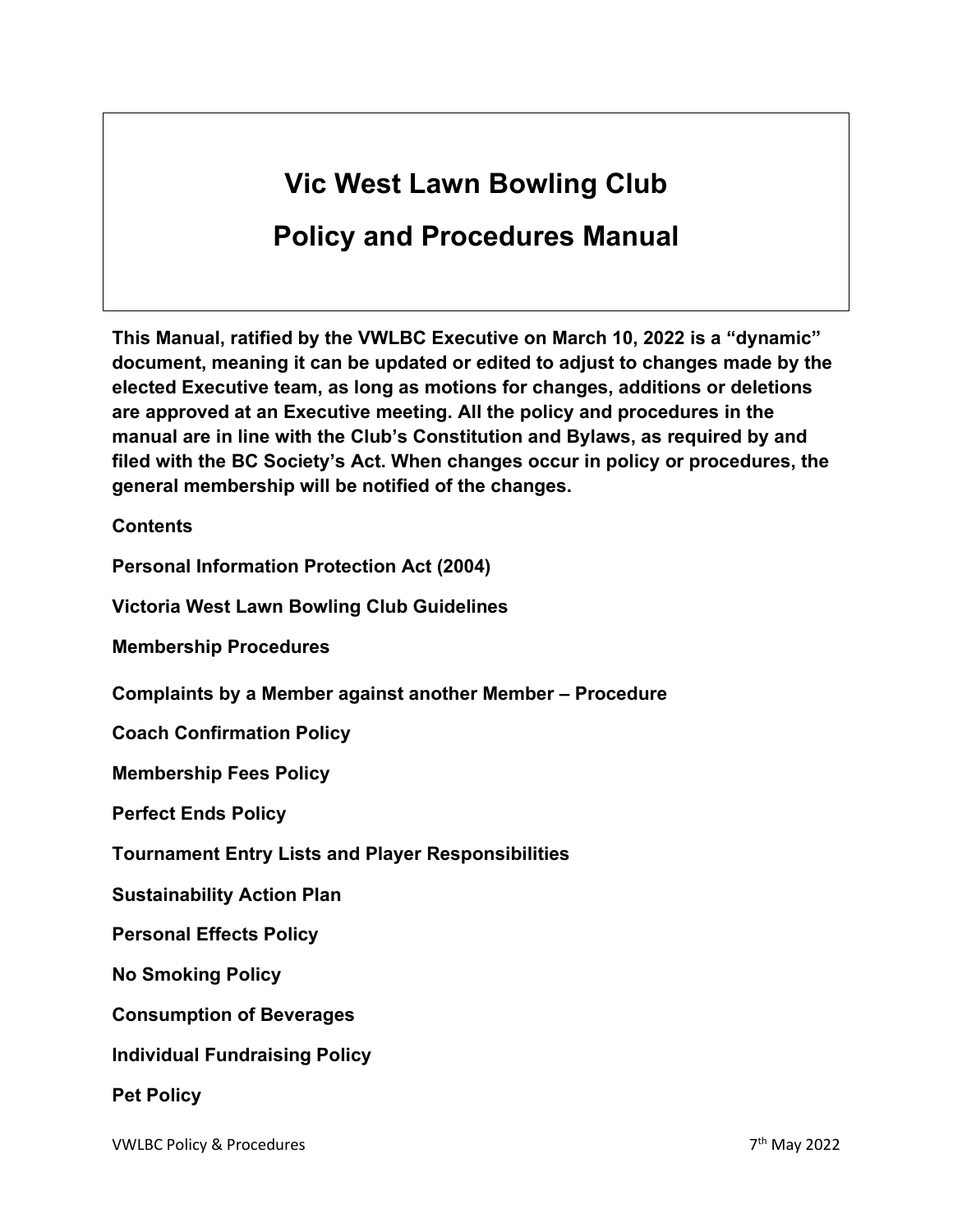# **Personal Information Protection Act: (PIPA)**

The Vic West Lawn Bowling Club is subject to the B.C. Personal Information Protection Act (PIPA). The information in this section of the Club's Policy and Procedures' Manual lays out the policies and practices that the VWLBC members consider reasonable and appropriate in order to fulfill its obligations to Bowls BC (BBC) and Bowls Canada Boulingrin, (BCB).

The information collected for each member shall be limited to the following:

- (a) First name (or nickname) and surname.
- (b) Home address including postal code.
- (c) Home telephone number.
- (d) E-mail address
- (e) Date joined.
- (f) Emergency information.
- (g) Date of birth.

(h) Signed release to permit VWLBC to provide name and phone number to BSI and VWLBC Rosters.

#### *Information in items a-h above is deemed relevant for the proper functioning of VWLBC. No other information should be collected.*

#### **Use Made of Information Collected.**

The following are the uses to which the information shall be put:

(a) Communication with members by the Executive and other appropriate members of matters relative to the operation of the VWLBC.

(b) Registering members as required with BBC and BCB. Addresses released to these organizations for members will be the club address only.

(c) Publishing a membership list of names, phone numbers and e-mail addresses which shall be available to all club members for the purpose of permitting them to contact each other for personal (i.e. NOT commercial, professional, soliciting or similar) reasons. (d) For such other purposes as may be approved by a member's signed release from time to time.

#### **Privacy Administrator (PA) Role and Responsibilities**

At VWLBC, and as required by PIPA, Executive has assigned the role of Privacy Administrator to the Club Secretary. The Club Secretary, as the PA, is also responsible for storing the Membership Forms that are on paper. The PA is responsible to the Club for ensuring that the information collected and records maintained by the Club are adequate to enable it to meet its obligations under PIPA.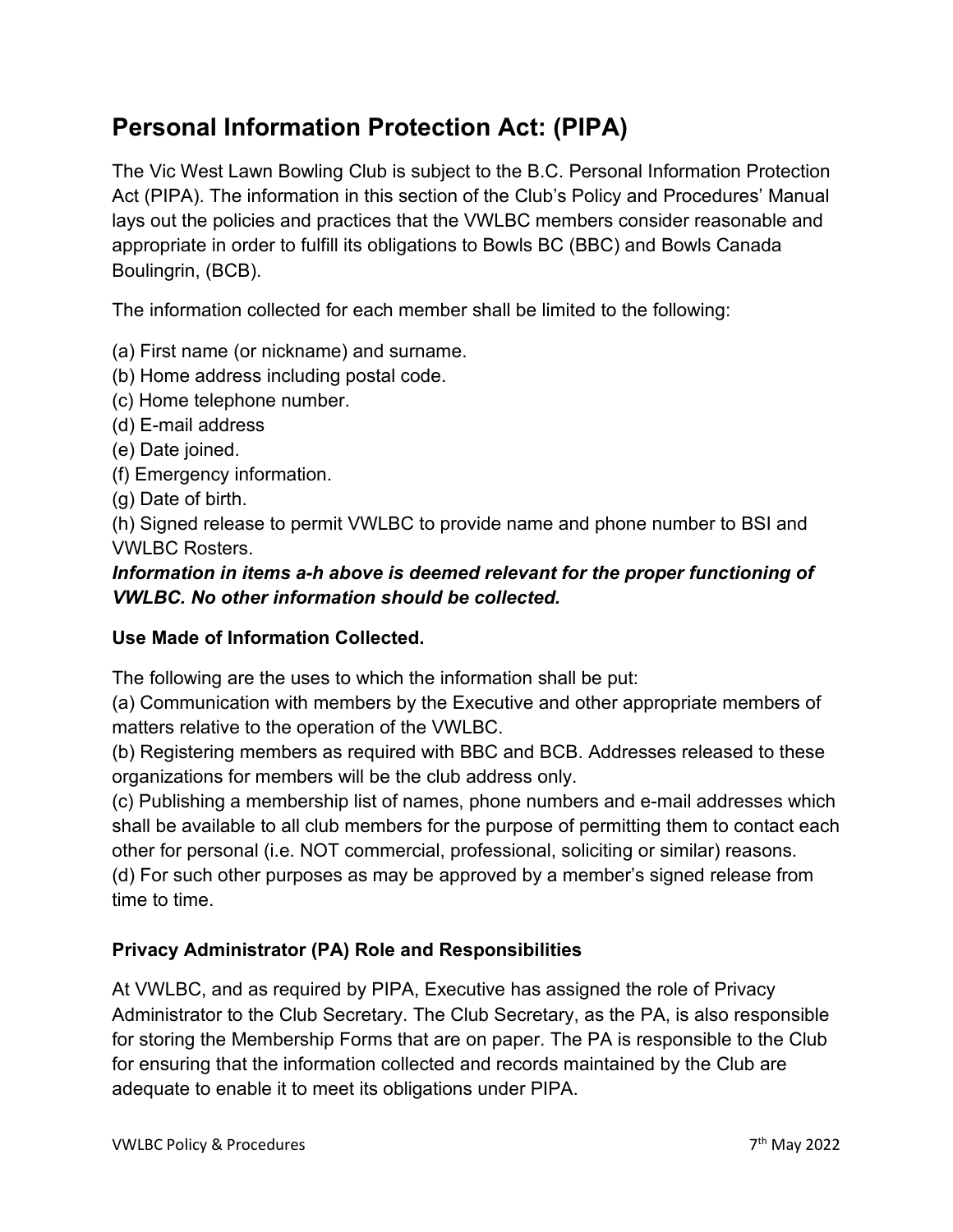Upon the completion and signing of the Membership Application Form, the member confirms to the club's Privacy Administrator the accuracy of the information collected by the VWLBC.

#### **Security of Information.**

The Privacy Administrator (PA) will retain, maintain, update or change personal information of hard copies provided by members. The PA ensures that information is not released to any person or persons except as permitted herein or as otherwise required by law. Member information retained in either or both written or electronic form and may be made available to those entitled to receive them in either form. Any member misusing information may be subject to expulsion from the VWLBC under the terms of its constitution and bylaws, see Bylaw 6. c. i.

#### **Retention of Information**.

VWLBC maintains information to preserve its history. The names of members in each year may be maintained. However, the remaining information shall be deleted by the PA from the records when a member leaves the club.

#### **Processing of Access Requests, Inquiries and Complaints**.

All requests for the changing, amendment or correction of personal information shall be made to the PA. Such requests may be in written, electronic or oral form. Upon receiving such requests, the records shall be changed as requested within a reasonable time. Any inquiry as to the content of information shall also be directed the PA.

If a member is not satisfied with the response to a request or inquiry made in accordance with this section, he or she may state their complaint in writing to the Club Secretary for discussion by the Executive Committee who shall then be responsible for the satisfactory handling of the matter.

#### **For those Interested, here's some Personal Information Protection Background.**

The Personal Information Protection Act (PIPA) of British Columbia came into effect on January 1, 2004. The basic concept is to give individuals control over their personal information, the right to ensure that the information is correct and updated, and some control over the manner in which it is used. It also recognizes the need to use the information collected for purposes that are reasonable and appropriate for the organization. "Organizations" as defined by the Act include lawn bowling clubs and associations. Each organization is required to have an appropriate policy that is properly administered, and about which members are informed. It also requires that an individual or individuals be designated who are responsible for compliance with PIPA.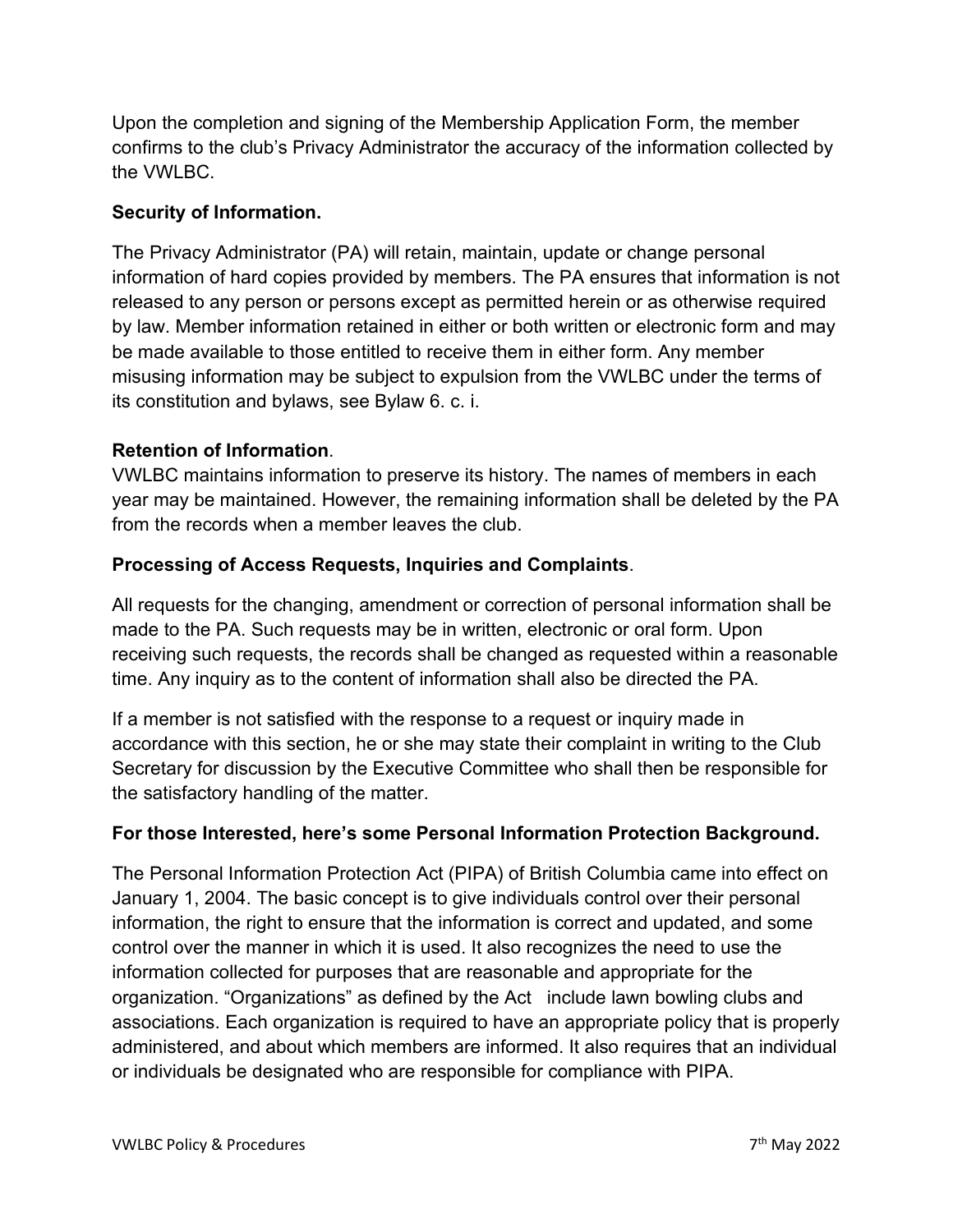### **Victoria West Lawn Bowling Club Member Guidelines**

#### **For your enjoyment of the game of bowling**

VWLBC prides itself on being a friendly club and does not have many rules. However, we encourage you to adopt the following responsibilities which will help you enjoy your time spent as a member:

- 1. Be on time for Club draws and events. It is necessary that you either arrive 15 before the game is scheduled to start or alternatively you have phoned ahead to let the Draw-Master know that you are coming to play. It is important to have your draw tag on the draw board so the Draw-Master can figure out the correct combination of teams since the draw depends on the exact number of people playing.
- 2. Wear appropriate clothing styled for comfort, safety and action. Layering of clothing will increase your comfort. A hat prevents sunstroke. Whites have been traditionally worn during competitions, but today most teams decide to wear the same-coloured t-shirt. Flat-soled shoes are required. (no heels or cleats) Finely grooved soles no more than 1/8 inch deep are also acceptable. Such shoes help protect the green surface. Care should be taken to protect toes when wearing sandals.
- 3. Protect the green from damage to its' surface at all times through your bowling delivery or otherwise. Bowling bags should be left on the rubberized area. Use the large green ground sheets cheerfully as required and especially when advised by the Greens-keeper.
- 4. As volunteers manage and operate all the affairs of the Club, please help willingly and cheerfully when called upon to assist.

#### **For your Safety and Prevention of Injury**

Injuries may take away from your continued enjoyment of the game and as in every sport Bowls may have its' share of injuries. The common avoidable ones are:

- 1. Stepping backward into the ditch may result in ankle, hips, wrist, back or head injury. Please be aware of the ditch location when on the green or bank.
- 2. Stepping on bowls or tripping over rakes may result in the same injuries listed in 1. Please keep the mat area tidy with the bowls all in one place and the rakes out of the way.
- 3. Improper bending for bowls or delivery may result in muscle strains and back problems. Please lift with your legs.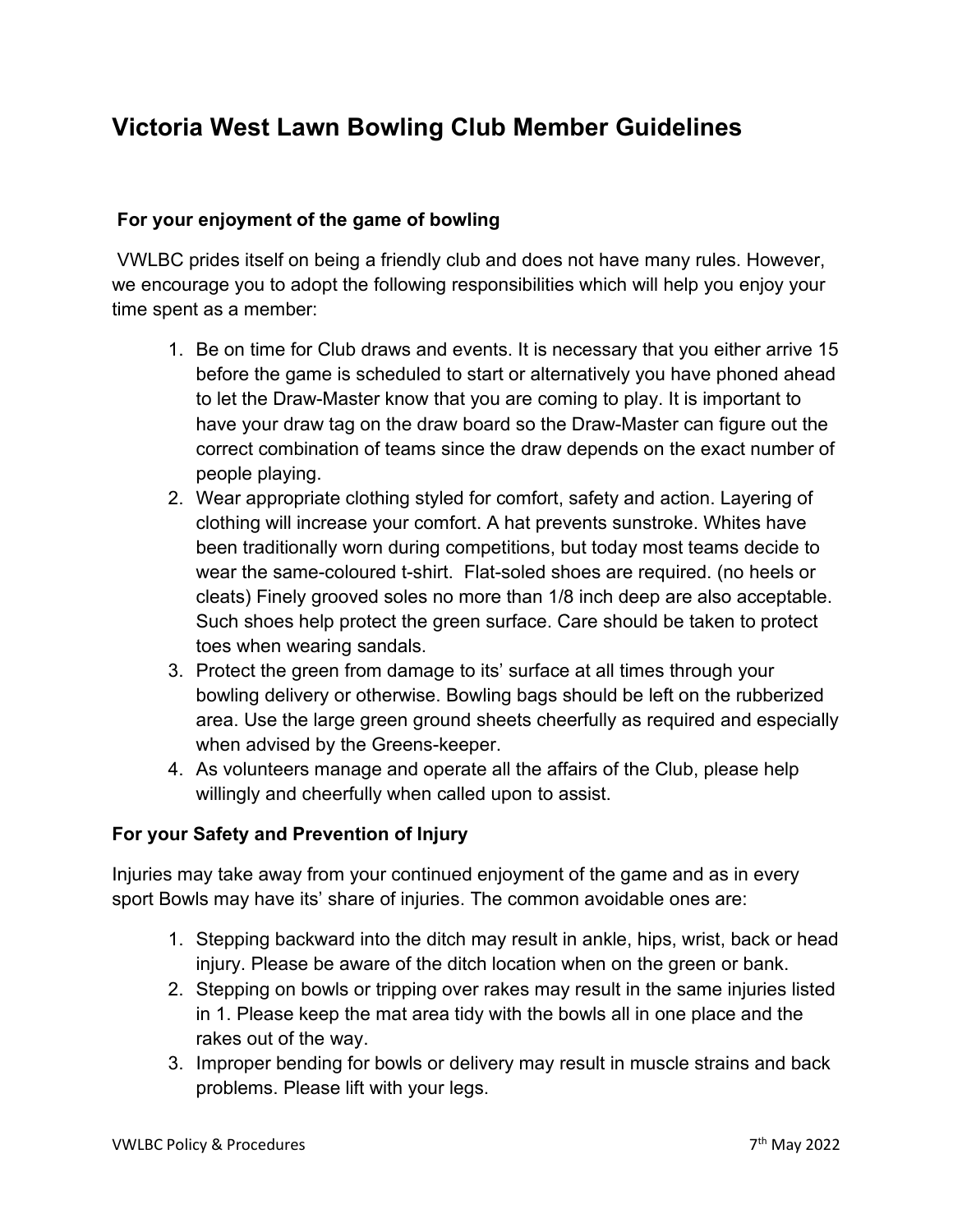- 4. Not being aware of or refusing to heed drive shot warnings Runners may result in foot, ankle or leg injury.
- 5. Licking fingers may result in sickness due to fertilizers and herbicides transferred from the grass to your bowls and fingers.
- 6. Other avoidable injury situations include wearing a hat and sunscreen to avoid over-exposure to the sun and help prevent sunstroke, sunburn and dehydration. Drinking water during a game also helps. Be aware of insects: do not use scented products which attract wasps or bees to help avoid insect bites and stings. If you have emergency health- conditions, please make the Club aware of it. Be prepared, carry your medicine with you and please wear your emergency tag.

#### **Practice Friendly Courtesy**

Please be aware of basic bowls etiquette. Friendly sporting and welcoming acts towards all members and bowlers are appreciated and often reciprocated. The "Lawn Bowler's Handbook" contains 16 points to help guide you. Some of the basics are starting and ending the game in a friendly manner; standing well back from others when it is their mat, be still and quiet while they deliver, commend a good shot. Please learn the Laws of the Game and abide by them.

Please recognize that each member is important and be tolerant of each other's performance both on and off the green. An unfriendly approach or an off-hand remark may easily turn people away from either joining or enjoying their membership experience.

Be a positive factor for your club. It is the individual members combined who make a club. Please play your part by accepting these responsibilities so we can continue to be a good and friendly club. Most of all please have fun and enjoy Victoria West. Good Bowling!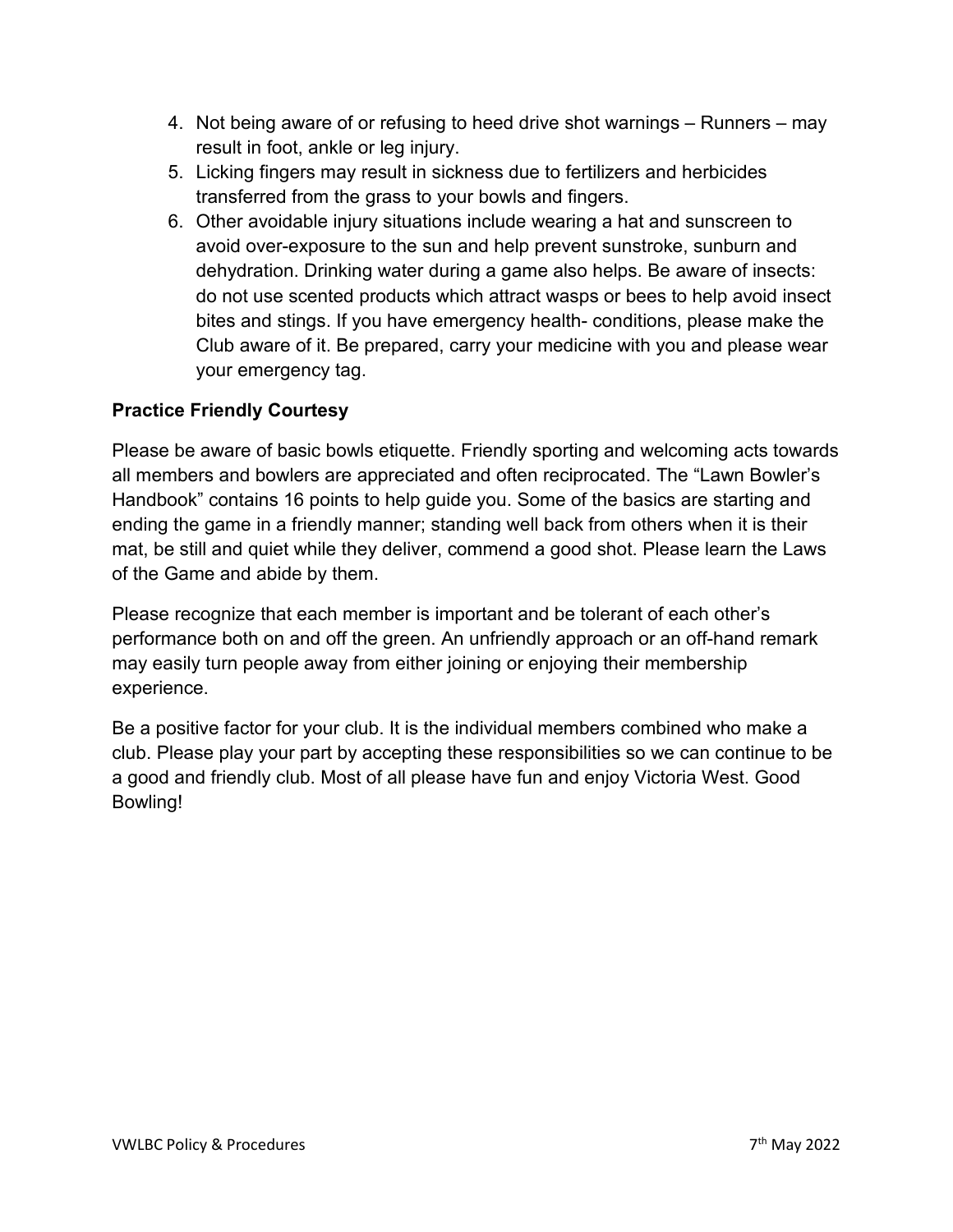### **Membership Procedures**

#### **Role of the VWLBC MEMBERSHIP COORDINATOR**

The Membership Coordinator's (MC) main duty is connecting those interested in trying out lawn bowling with a coach who will provide the 3 lessons plus an introduction to the game.

The following steps are followed:

- 1. When a potential member emails the Club at: info@vicwestbowls.ca, this email goes automatically to the MC's email.
- 2. The MC contacts the potential member, and if that person wants a set of lessons, the MC explains that a coach will make contact by email in order to set up a time for the first lesson. Collect the phone number of the person.
- 3. Instruct the interested person to print off the COACHING SESSION FORM, fill it in and bring it to the first lesson along with payment of \$40. The form and payment is given to the coach.
- 4. By email, contact one of the coaches in order to give him or her name, email address and phone number of this person(s).

 5. If the person decides to become a Full Member of the Club, the attending coach will follow the steps outlined in the section below, Role of COACHES Regarding New Members, and will contact the MC that the Application Form needs processing.

 6. A key to the locked, slotted drawer will be provided to the MC in order to have access to the confidential Membership Application Form(s) if done in printed form.

- a) Check that the application form has been properly filled-in.
- b) Paper Application forms will be added to the website.
- c) Notify by email, the name, email address, and phone number of the novice(s) The Editor of the Club Newsletter, The Treasurer, The Manager of the Lockers and Name Tags The President The Privacy Administrator (Secretary) for Record Keeping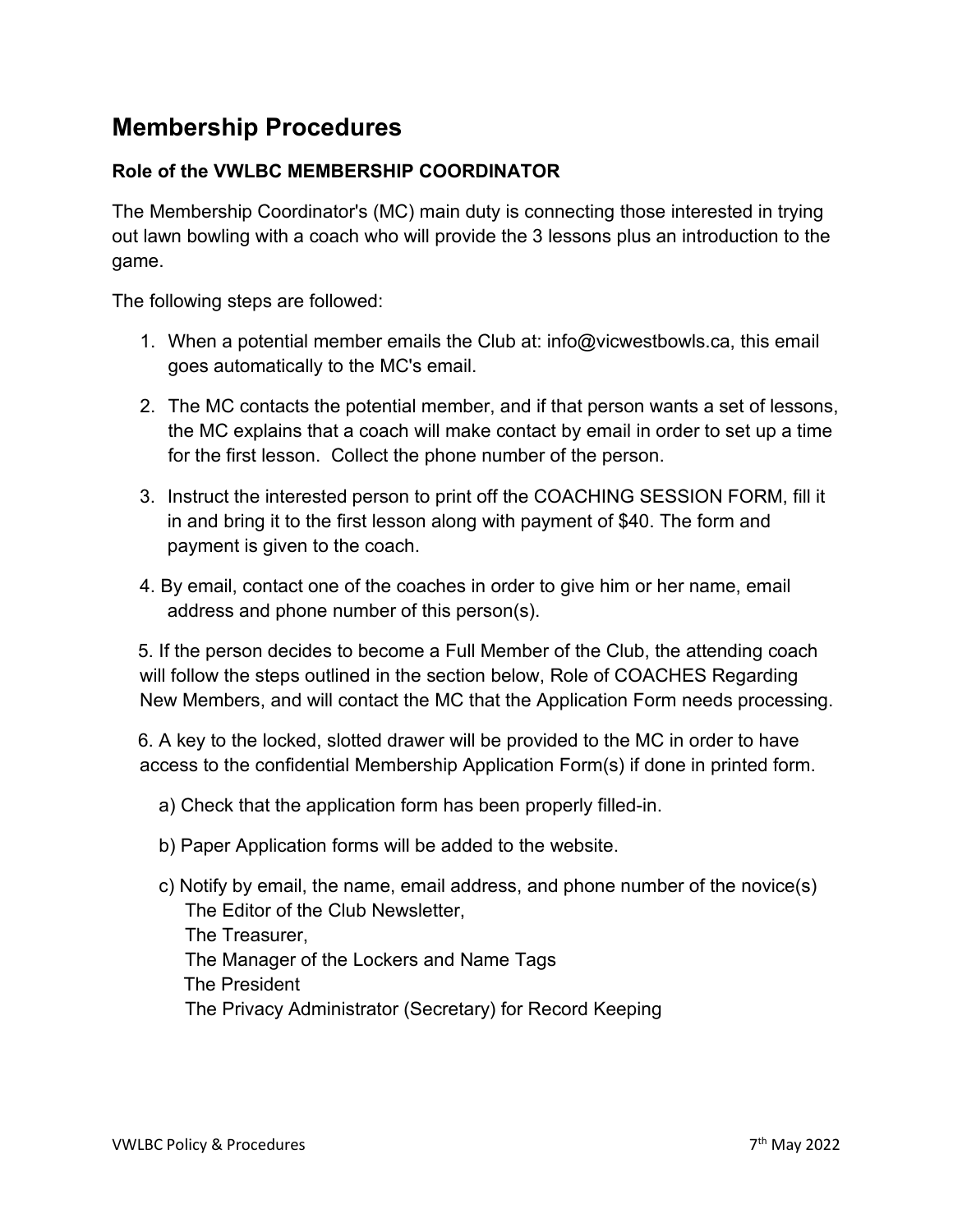#### **Role of COACHES Regarding New Members**

- 1. The Club coaches provide 3 lessons. After completing the lessons, the coach will arrange for the student to participate in an open draw game at which the coach will offer help to the student during the game answering any questions and guiding him or her through the game.
- 2. The Membership person connects the potential novice with a coach. All lessons are scheduled by individual coaches with the novices assigned to him or her. Flexibility with the times of the lessons for both the coach and the novices should expedite the giving and taking of lessons. You may opt to give your lessons in either the morning or afternoon. Hopefully, by having the same coach for all 3 lessons, the novices will 'bond' with the coach so that they feel comfortable at our club and will be eager to bowl in the games we offer each week.
- 3. BEFORE starting Lesson 1, please collect the COACHING SESSION FORM that the potential new member, on instructions by the Membership coordinator, should have printed from the Website and filled in. Please keep the form. Also, collect the \$40 fee and place in the locked, slotted drawer.
- 4. Coaches and their novices will be given each other's phone numbers. Please continue the practice of phoning your novices the day before their lesson as a friendly reminder.
- 5. The coach has the prerogative to offer an extra lesson(s) to the novice if the coach deems such action necessary.
- 6. When the person has completed the lessons, the Coaching Session Form will be put into the locked, slotted drawer for the coaching coordinator.

 When the person who has completed the lessons does not become a member, the COACHING SESSION FORM must be given to the Coaching Coordinator who will shred the form. Please notify the Membership Coordinator of this action.

- 7. If the person decides to become a Full Member of the Club explain that 2 of the necessary forms (Membership Application & Volunteer are found on the website at https://vicwestbowls.ca/membership/ and may be filled in digitally or by a print copy.
	- a. Digital Option The coach will notify the Membership Coordinator of the new member who has chosen to apply digitally. Fee payment may be made by e-transfer to the Coast Capital Savings account found at vicwestbowlstreasurer@gmail.com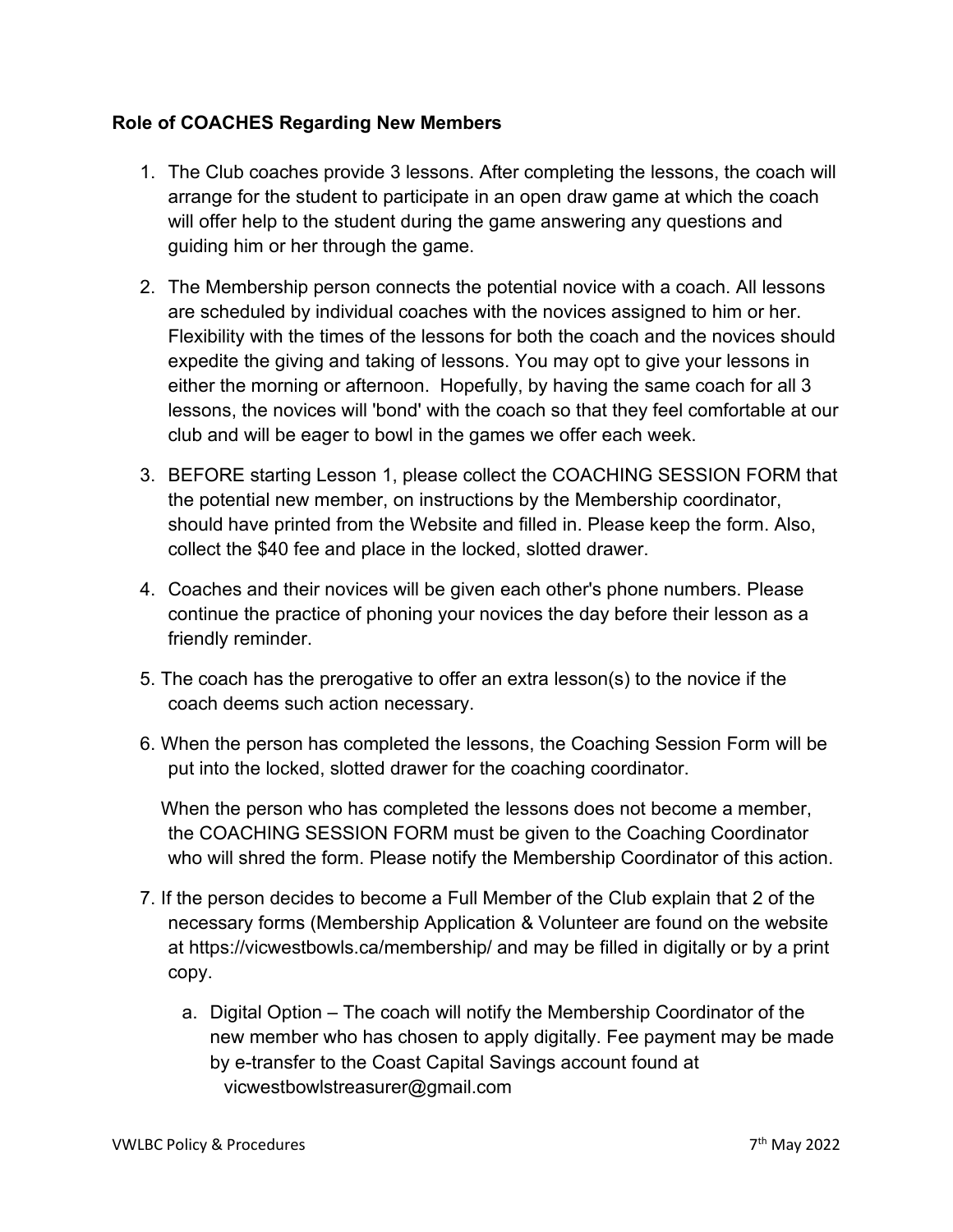b. Print Option - Place the print copy in the slotted, locked drawer along with the cheque for the Membership fee. Notify the Membership person of the new novice(s).

 8. Annual Waiver Form – Have the new member initial and sign this form. The forms are located in the cupboard above the printer.

This transfer will go directly into the CCS account with notification sent to the Treasurer stating who has made the payment.

Your name will be entered into the Historical Records of the Club, and will also be provided to both Bowls BC and Bowls Canada.

Your Opportunities to Volunteer Form will be provided to a Club member(s) who is involved in the area(s) that you have indicated on the form.

Your Annual Waiver Form will be held at the Club in perpetuity or until the Public Health Authority advises that the forms can be destroyed

### **Membership Fees**

Annual Fees are due by March 31st.

Fees are non-refundable.

### **Complaints by a Member against another Member**

The following outlines a step-by-step process used at the Club to ensure complaints are addressed in a prompt and fair manner.

Background: Beginning in 2021, Bowls Canada has mandated that all clubs implement *Bowls Canada Boulingin Safe Sport Policy 101* which includes detailed guidelines for bowling clubs under the BCB umbrella to follow to ensure that…."Physical and emotional safety, which includes concussion and injury prevention, and environments free from bullying, abuse, harassment, discrimination, and other forms of maltreatment…..We all deserve to participate in sport environments that are accessible, inclusive, safe, and free from all forms of Maltreatment by others. To reach this goal, sport organizations must ensure safe sport environments. Also, every participant plays a role in ensuring safe sport".

Per Club by law 6. C.i and 6.c.ii, the Club has established the following process to administer the Safe Sport Policy 101, and to follow the BC Bowls directive to have a process in place to resolve complaints at the Club level. If unresolved at the club level, guidance will be sought from BC Bowls, and may be referred to a higher level, as per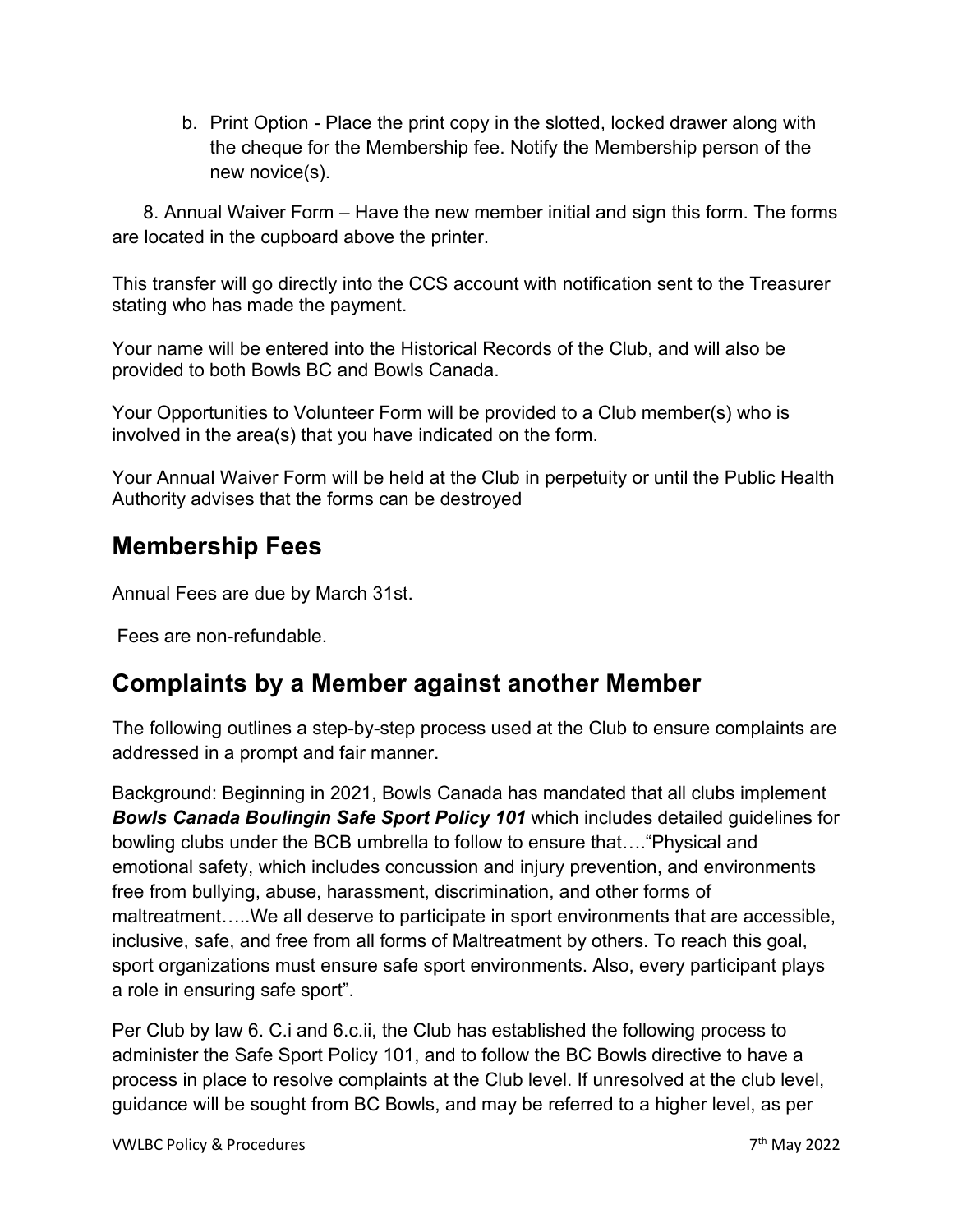BC Bowls and the BC Universal Code of Conduct. South Island (BSI) has informed clubs that we will be using the BC Universal Code of Conduct (BCUCC) for definitions and process should any bullying or harassment complaints *remain unresolved after we at the club follow our complaint process for resolving complaints*. Legal matters, like physical abuse, or sexual interference must be referred immediately to the police and will not be engaged at the club level.

The complainant and the respondent should have the benefit of a clear, fairly conducted and impartial process that affords them both an opportunity to air and resolve their differences; and the process must permit the Executive Committee to arrive at decisions about the situation in an effective, transparent, timely and fair manner. A short list of suggested consequences is included below.

Step 1. The member with the grievance about another member, called the Complainant, should be asked to lodge the complaint with the Secretary in writing as soon as possible.

Step 2: The secretary will ensure that the full content of the written complaint is made available to the other member, called the Respondent. The Respondent will be told to prepare a written response within 7 days and to submit it to the club secretary.

Step 3: The secretary will advise the members of Executive that a complaint has been received, that the complaint in full has been made available to the Respondent, and that a written reply to the complaint has been requested within 7 days. At this point, and to remain neutral, Executive has not seen the written complaint or the names of the Complainant or Responder.

Step 4. The Responder's written response is made available in full to the Complainant by the Secretary, as soon as possible.

Step 5. At this time the complaint and the response are shared by the Secretary to members of the Executive. Executive duty is to establish an Assessor (s) to report to Executive on their recommendations to resolve the situation. To do this, Executive will suggest 2 members in good standing, one of whom may be a member of Executive, and these names will be given by the secretary to both Respondent and Complainant for consideration and acceptability. The process will be repeated if either is in disagreement with the named Assessor (s).

Step 6. Full opportunity will be given to both the complainant and the respondent to voice their positions. The Assessors will also be given opportunity to share their points of view of the situation. All conversations are confidential to only the complainant, responder and Assessor (s) at this point.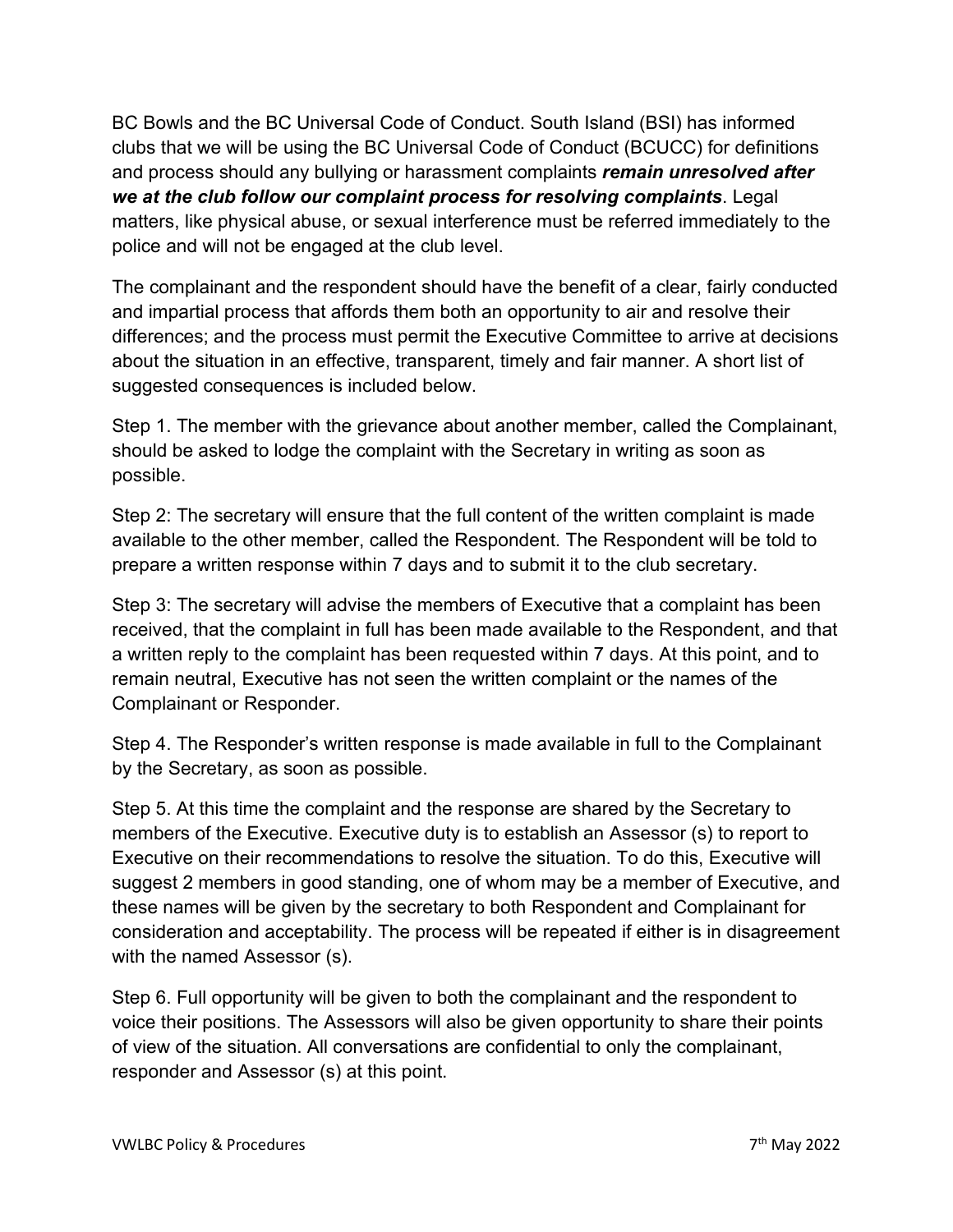Step 7. Within 7 days, the Assessor (s) will prepare a written report to the Secretary at the conclusion of the proceedings in Step 6, with recommendation for resolving the situation. The recommendation will be given at an in-camera meeting as soon as possible.

Step 8. The Executive will then decide what further action should be taken in light of these recommendations, if any, and the Secretary will inform both parties in writing, within 24 hours of the decision

Step 9. All club paperwork pertaining to the situation will be collected by the Secretary and destroyed, other than the final Executive decision. Club paperwork includes any notes taken during step 6 above. Respondent and Complainant notes are not included. The matter should not be discussed as an agenda item at regular Executive meetings.

Suggestions for consequences may include:

- restricting both or either member from representing Vic West at inter-club BSI) tournaments for one season

- restricting both or either member from participating in Club tournaments for one or more tournaments

# **Coach Confirmation Policy**

Safe Sport and the BCUCC include the requirement for all coaches to have local and current criminal record checks completed, *prior to being named as Coaches* at the club. Coaches at our club will be asked to confirm that they have a current criminal record check on file with police by signing a Coach's Criminal Record Check Tracking Sheet. This club record is held in care of the Club Secretary. To be clear, we are not asking for the results of the criminal records check just that it has been recently done. The club's executive agreed that if any cost is incurred for getting the criminal record search/check done that the club will reimburse the coach. (note: residential jurisdictions vary; some charge some do not charge, depending on your home address).

# **Perfect End Pins**

Bowls Canada Boulingrin acknowledges the achievement of bowling perfect ends during competition play for singles, pairs, triples and quaddie games. The acknowledgement includes a Perfect End pin, (currently \$7 each) and a mention in the Bowls Canada newsletter.

We cannot pre–purchase pins to keep at the Club. Instead, a Form must be completed and submitted to the club Secretary. Please include \$7 for each eligible pin.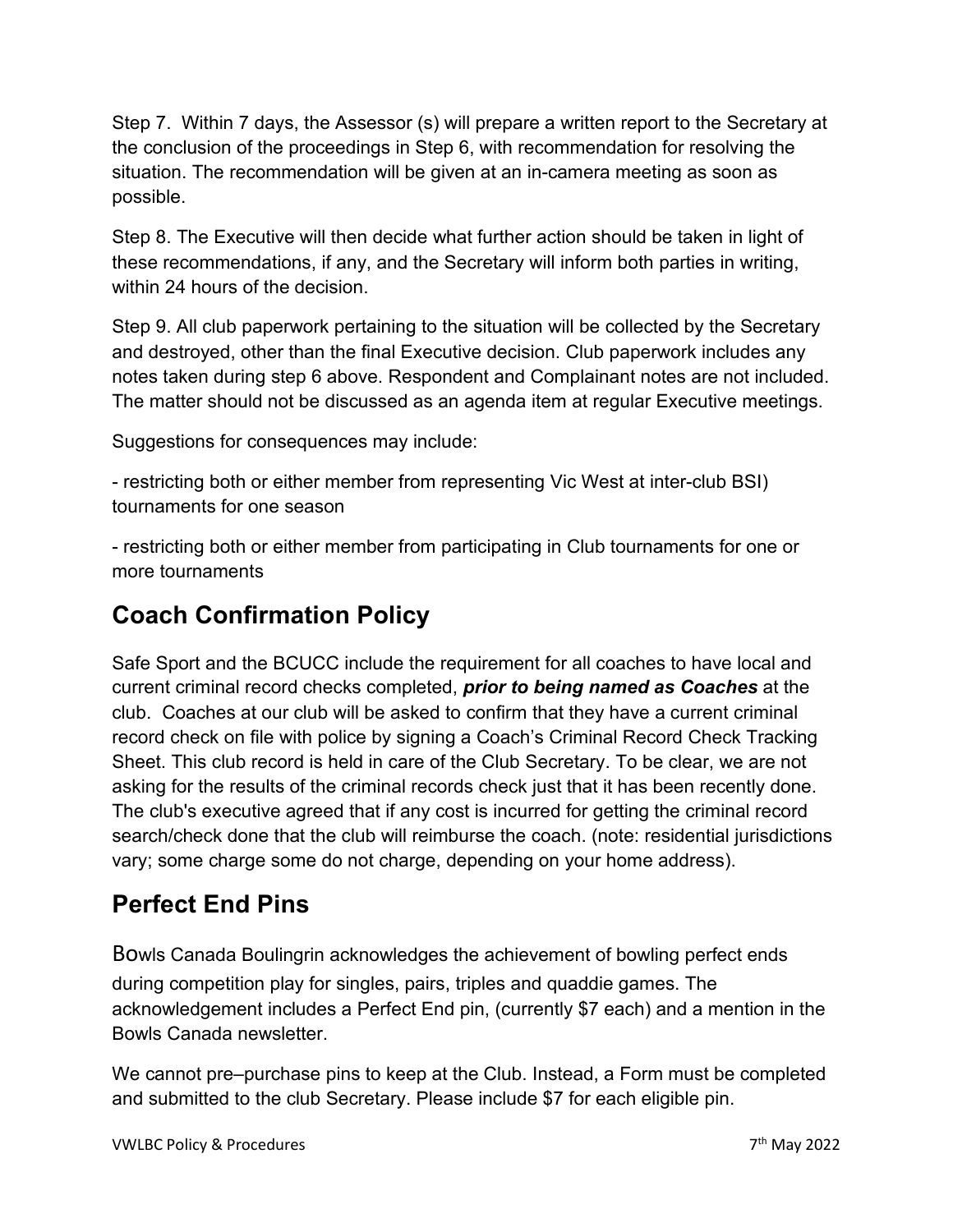If you or members of your pairs, triples or quaddie team bowl a perfect end and would like a pin(s) to celebrate your achievement, please pick up a form from the Clubhouse, complete it and put it in an envelope with your \$7 (per pin). The Secretary will ensure it gets to Bowls Canada. Pins are mailed back to the Club, attention Secretary.

# **Tournament Entry Lists and Player Responsibilities**

When members sign up for a competition, except where shared entry is permitted, doing so shall be taken as an agreement to play in all scheduled games in that competition under the conditions set by the Games Committee. The sole responsibility rests with the player for ensuring that his/her name is entered on the sign-up sheets, or removed should she/he decide to withdraw.

### **Sustainability Action Plan**

In 2021, the executive approved the Sustainability and it was adopted by the Membership at the October 2021 AGM. It is a 'dynamic 'document – comprised of 9 Guiding Principles and 27 Action Items – that demonstrate the Club's commitment to social and cultural equity (our members and community); environmental stewardship (our impact on the environment); and economic health (our financial prosperity)

The document is to be **reviewed and updated once a year by Executive** to ensure 'Action Items' are completed, revised or added. At each October AGM, an Environmental Monitor (volunteer) is elected from the Membership or Executive to help support the Plan and the implementation of the Action Items. The Monitor is responsible to update the Sustainability Action Plan and the Club Website**. (see heading in Website About Us – Sustainability and Environment)**

### **Personal Effects**

Members who leave their bowls and other personal effects in the clubhouses, whether they are secured or not, do so at their own risk. The club does not accept the responsibility for the safekeeping of personal effects.

# **No Smoking Policy:**

The Club house, greens and grounds are all non-smoking areas.